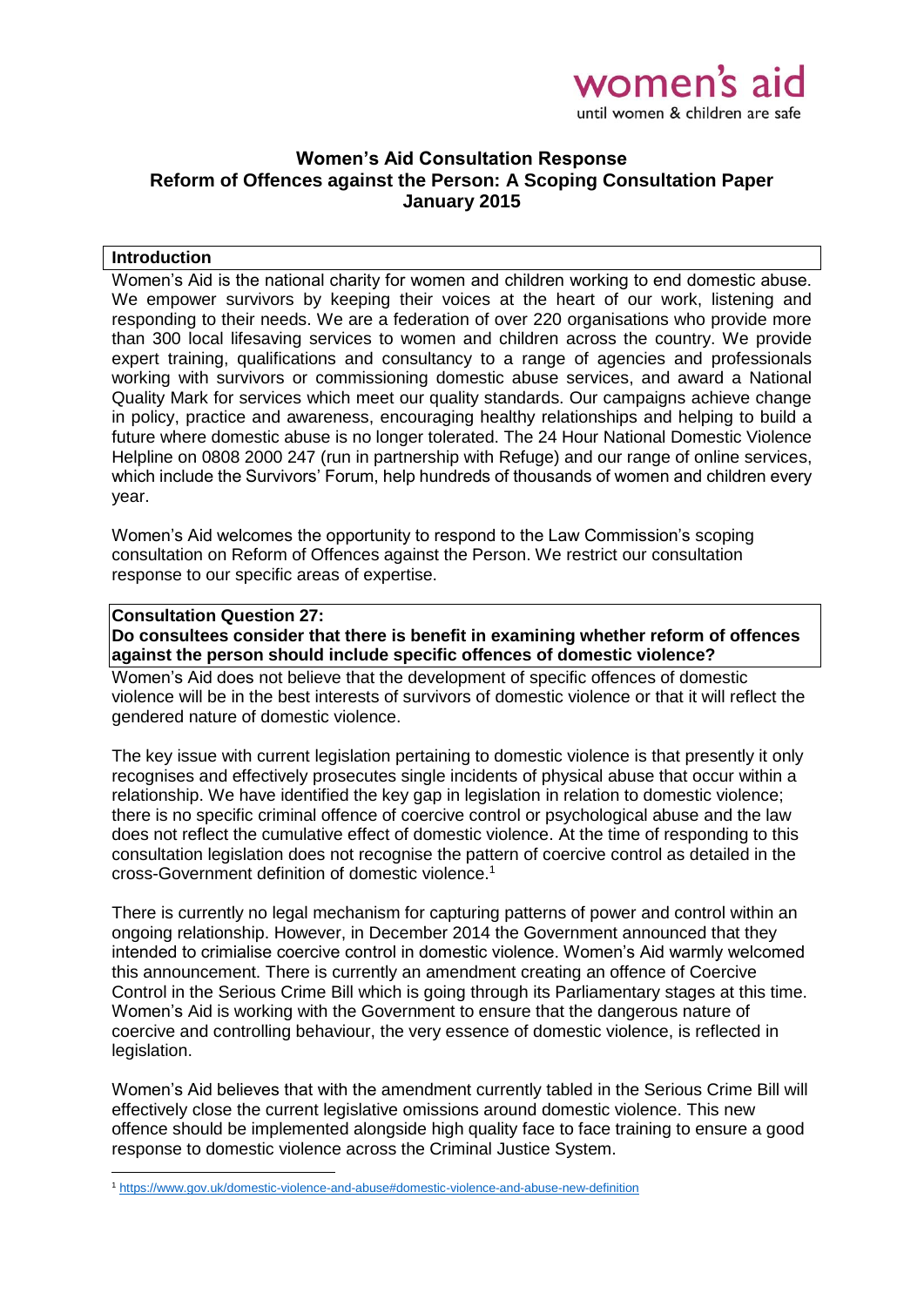The scoping paper outlines several arguments in support of the creation of specific offences of domestic violence. The first suggest that the offender will be labelled as a domestic violence perpetrator and this will show on their criminal record giving notice to other statutory agencies. However, the police already notify social services to an incident of domestic violence where there are children present or in the family who may be at risk. Police forces should also work with multi-agency partnerships made up of state agencies and charities to ensure a joined-up response to tackling domestic violence.

The second argument is that, in addition to the wrong implicit in all unjustified acts of violence, domestic violence involves wrongs peculiar to it: abuse of trust and destruction of the sanctity of a relationship. Women's Aid believes that the criminalisation of coercive and controlling behaviour will ensure that the whole lived-experience of domestic violence is recognised by the Criminal Justice System and outlawed.

A further argument tabled in the scoping paper is that the prosecution of offences of domestic violence has a part to play in correcting the power imbalance between the sexes. Conversely Women's Aid believes that the creation of a gender neutral offence of domestic maybe further discriminate against women as it will not recognise the gendered nature of domestic violence.

## **Issues with creating a specific offence of domestic violence**

1

Women's Aid does not believe that the introduction of a generic offence of domestic violence will reflect the gendered nature of intimate partner violence. Therefore it will not address the root causes of this form of violence. Violence against women both a cause and a consequence of discrimination, inequality and a violation of women's human rights. It is recognised as a form of discrimination against women internationally by the United Nations (UN), the European Union and the Council of Europe in the new Convention to Prevent and Combat Violence against Women and Domestic Violence (Istanbul 2011)<sup>2</sup>.

The UN Handbook on Legislation on Violence against Women recommends that "legislation explicitly recognize violence against women as a form of gender-based discrimination and a violation of women's human rights"<sup>3</sup>. Gender based violence means violence that is directed against a person because of that person's gender, gender identity or gender expression, or that affects persons of a particular gender disproportionately.

Women are overwhelmingly the victims of repeated incidents of violence by their partner or former partner and men are overwhelmingly the perpetrators. Men are also much more likely to be repeat perpetrators and twice as likely to use physical violence, to threaten or to harass their partners<sup>4</sup>. However UK law takes a gender neutral approach failing to recognise the gender based nature of violence in intimate relationships.

While the term domestic violence or domestic abuse is often used to mean intimate partner violence, it actually encompasses a range of different types of violence. It identifies the location of the violence - within the family - not the type of violence. The Istanbul Convention defines domestic *violence as "all acts of physical, sexual, psychological or economic violence that* 

<sup>&</sup>lt;sup>2</sup> General recommendations made by the Committee on the Elimination of Discrimination against Women. General Recommendation No. 19 (11th session, 1992). Council of Europe Convention on preventing and combating violence against women and domestic violence, 2011, (Istanbul Convention) Article 3 - Definitions. The Istanbul Convention was signed by the UK Government in June 2012.

<sup>&</sup>lt;sup>3</sup> Handbook for Legislation on Violence against Women United Nations Department of Economic and Social Affairs Division for the Advancement of Women, United Nations, New York 2010, p2. See also p13.

<sup>4</sup> Hester, Marianne (2009) Who does what to whom? Gender and domestic violence perpetrators (University of Bristol VAWRG).